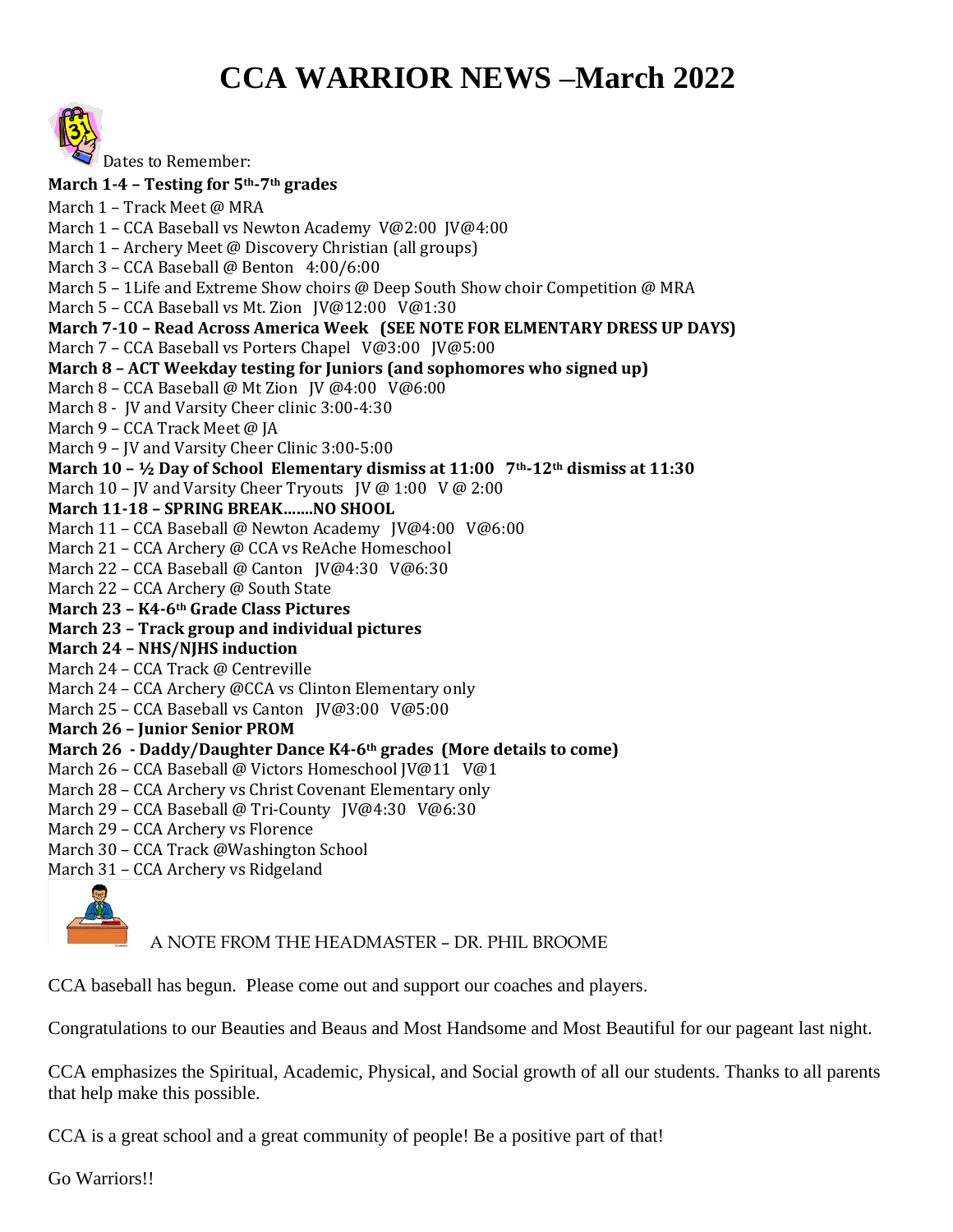

Counselor's Corner – NATALIE KING



Senior Parents… if you have not filed for FASFA, please do that asap. There is a link on our website under the senior tab on the left on the home page.

March  $1-4$  – Iowa State Testing for grades  $5<sup>th</sup>$ -7<sup>th</sup>

March 8 – ACT at CCA for ALL  $11<sup>th</sup>$  graders and the  $10<sup>th</sup>$  graders who signed up. These student will be able to leave after the test.



Some of our classes are full already. If you have not secured your student's spot for next year, please do that today.



**National Honor Society and National Junior Society Induction will be held on March 24, 2022 at 6:00pm Formal invitations will be sent home with students being inducted soon.**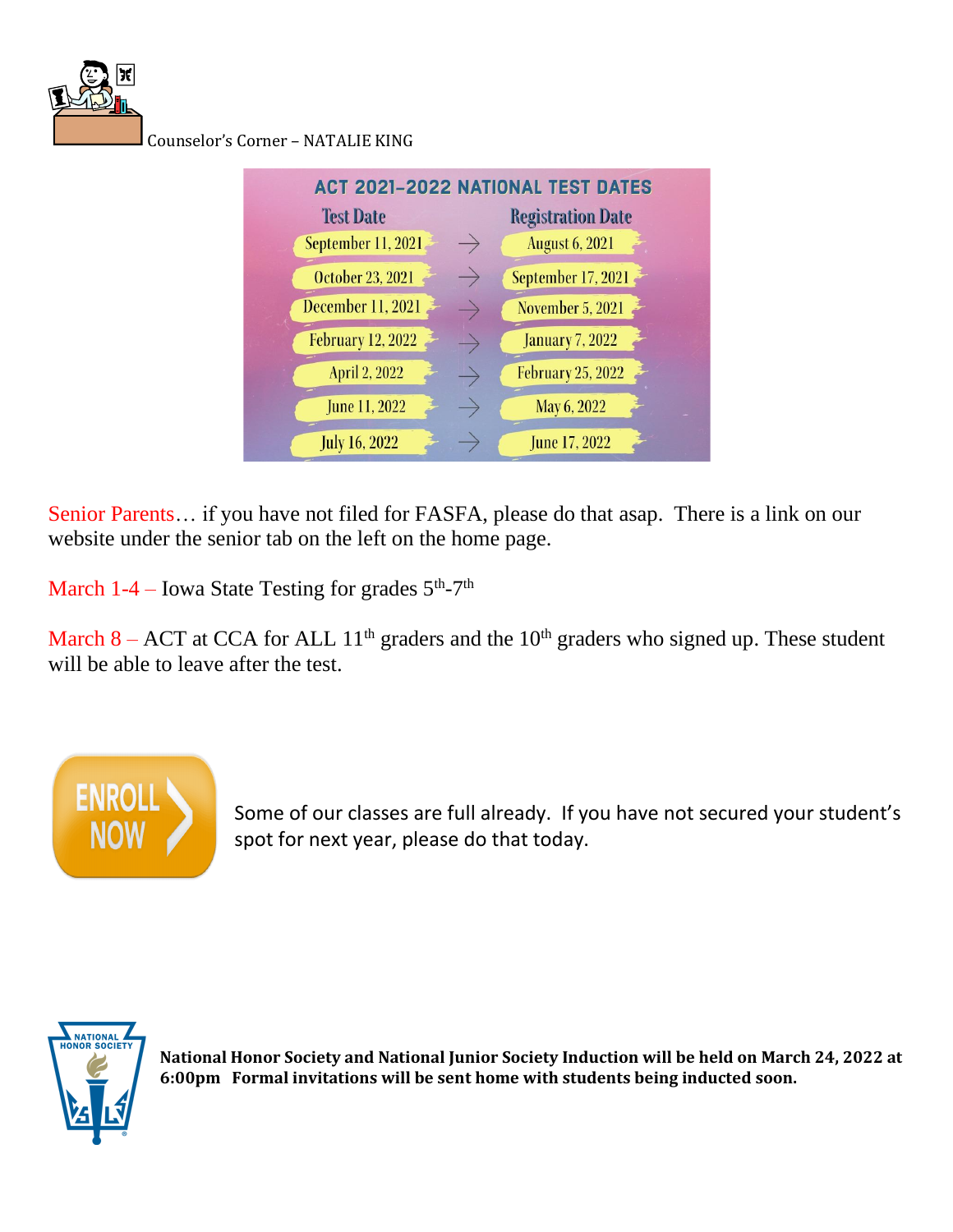

## Our open house has been postponed due to waiting on the final inspection. We will get the new date out as soon as we can.



**CHEER CLINIC FOR UPCOMING 7th-12th girls will be March 8 3:00-4:30 & March 9 3:00-5:00 Cheer Tryouts will be March 10 JV 1:00 Varsity 2:00 Make sure your form and money are turned into Mrs. Page**



**JUNIOR SENIOR PROM WILL BE HELD ON MARCH 26, 2022**



**The PTO will be hosting a Father/Daughter dance for K4-6th grade on Saturday, March 26, 2022 from 6:00-8:00pm in the CCA cafeteria. Cost will be \$20 per couple \$5 each additional daughter. There is a flyer attached to this email with all the information and it will also be sent home with the girls this week.**



**CONGRATULATIONS TO OUR BEAUTIES AND BEAUS**

**Jr High Most Beautiful – Lanie Gibson Jr High Most Handsome – Isaac Baird**

**Shelby Brinkmann, Pollyanna Pope, Madeleine Beckman, Kinsey Prevost Aiden Toups, Connor Purvis, Sawyer Suber**

 **High School Most Beautiful – Natalie Toups High School Most Handsome – Ryan Gaines**

 **Abbey Abraham, Maddie Bruner, Meredith Cole, Alyssa Folse Sachem Stamps, Nathan Baird, Josh Pope**